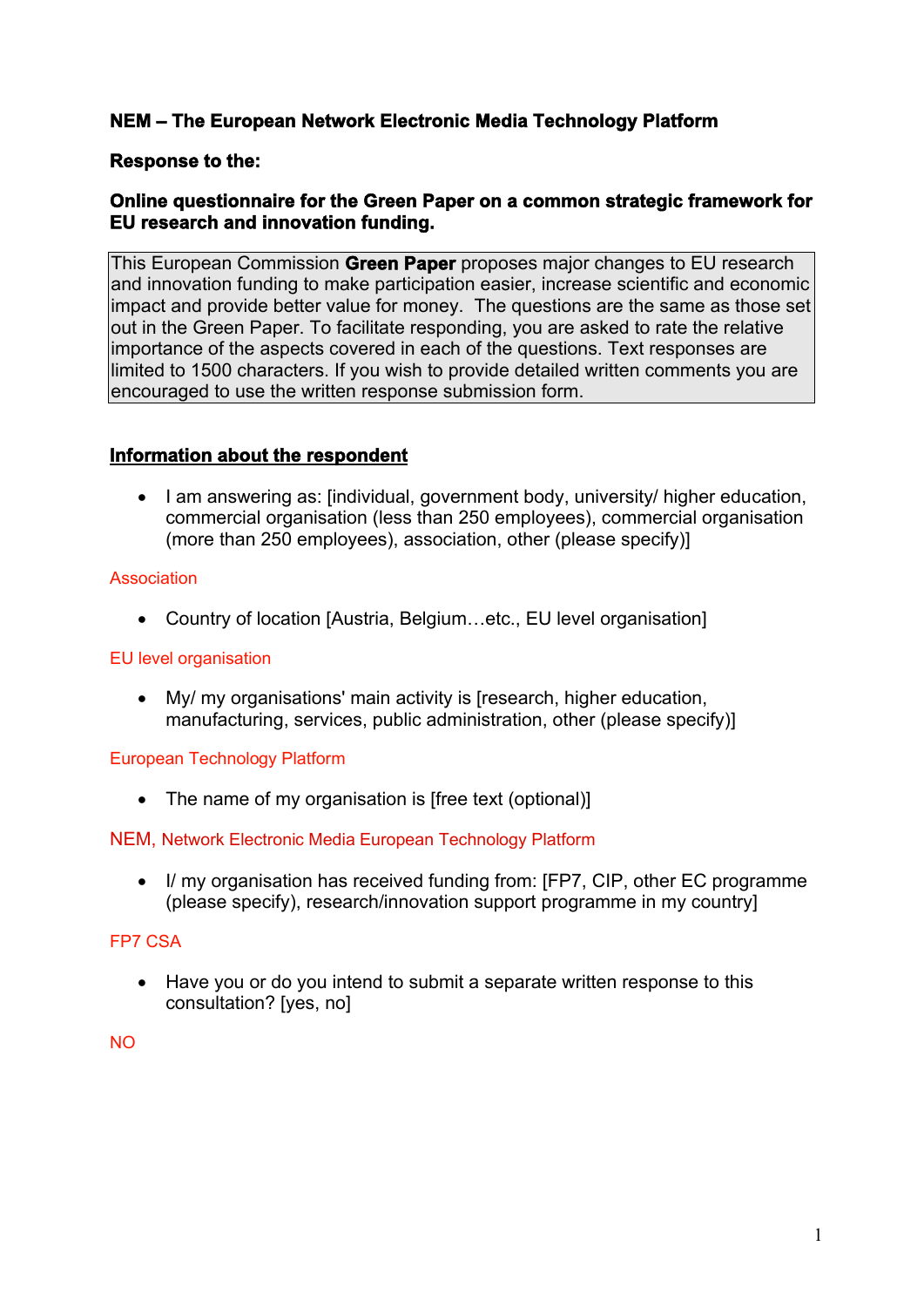### **NEM – The European Network Electronic Media Technology Platform Response to the: Online questionnaire for the Green Paper on a common strategic framework for EU research and innovation funding.**

#### **Overall Summary:**

The European Commission issued a Green Paper on February the 9th 2011, with the aim to launch a Public debate for the future of the European research and innovation funding programmes and instruments, such as FP7, CIP and EIT, Public Private Partnerships (PPP), Joint Technology Initiatives (JIT).

NEM ETP membership includes representatives from academia, large industry, and SMEs. It would be unreasonable to expect all respondents to be in agreement at all times, and there are some understandable differences of view between industrialists, SMEs and academics, however the following summary is a good reflection of the common view of the NEM constituency.

In summary, the responses to the green paper cover a number of key concerns and observations by a wide constituency of respondents representative of the members of the NEM ETP. Core to these issues are the issues of the level of bureaucracy inherent in the EC framework process, and its effect on the involvement of SMEs in collaborative projects. ETPs have a powerful role to play in the amelioration of some of these challenges, and these too are highlighted. There is a need for the EC to reduce bureaucracy, and to recognise that more flexibility is necessary to allow for the inclusion of SMEs in projects. SMEs are seen as the engine of innovation and disruption; more effective risk-sharing mechanisms are needed to enable SMEs to take products and services to market more quickly, including perhaps the reduction of loan thresholds from the EIB. Public procurement policy can also help in this regard, by providing a route for support of the development of high-quality technology in framework programmes, and recognising the role of research organisations and SMEs in providing innovative solutions.

The relationship between projects at the European level and at local national level should be developed. Whilst agenda-driven research is more important at European level than curiosity driven research, the timescales at European level can be very long, and regional programmes generally exhibit faster, more flexible response, suggesting that stronger links should be maintained in order to collaborate more effectively, although this should not lead to either an increase in local bureaucracy or a diminution of the financial structures of the EC.

The need to maintain and develop IPR for exploitation whilst allowing for standardisation and open publication is recognised as an important but complex area. Projects should be encouraged and judged on their impact rather than documentary output, but in order for that impact to be translated into commercial success they need to retain control of IPR. This is especially important in the context of international collaboration with regions outside Europe, which is seen as very important, and is strongly supported by ETPs such as NEM, but does have to be seen as reciprocal in knowledge exchange terms in order to extract the greatest value.

Given the importance of SMEs and their relationship with larger industry, particularly in the design and creative organisations, the ETPs should be seen as having a catalysing role to play.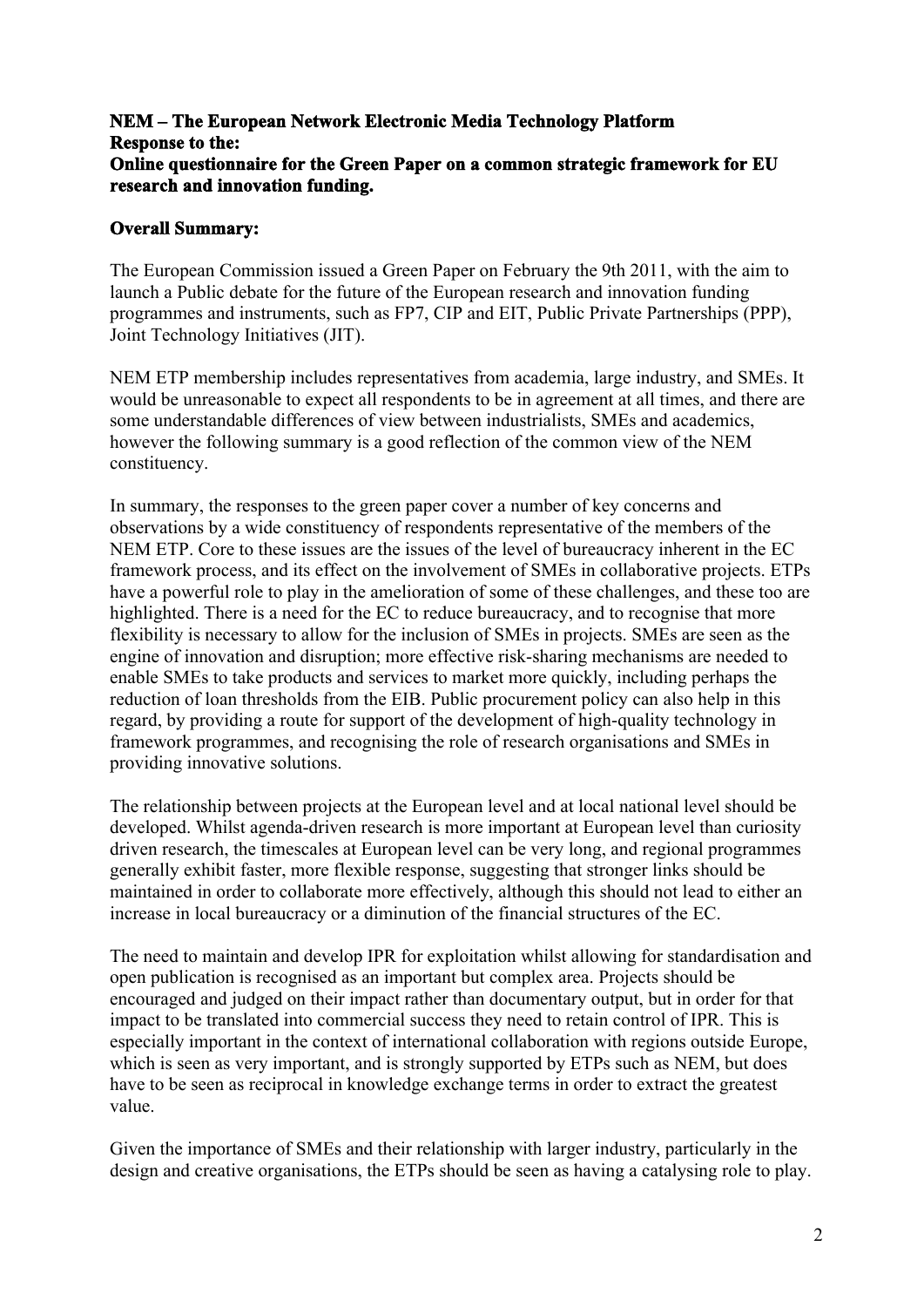It is recommended that, in addition to their networking, advisory and strategic research role, ETPs should play a consultative role to the EC, and facilitate innovation partnerships both within ETP topic areas and through cross-ETP initiatives, taking a stronger role in the formation and assessment of collaborative R&D proposals. It has been identified that there is a need to create more effective dissemination channels for European research, and ETPs have a leading role to play here, since they connect researchers, policy makers and implementers, being particularly active and effective in linking together University and industrial activity.

The future EC research and innovation framework programmes should clearly focus on strategic priorities, and be implemented through funding instruments that foster a better balance between a control, trust and risk-taking systems. Funding innovation intrinsically implies a risk-taking attitude for all stakeholders (public and private ones). SMEs and the large companies should be involved in the definition of the research priorities and respective budgets, so that the technological development is based on the real ambition to transform the results of research into tangible business opportunities.

# **Working together to deliver on Europe 2020 –**

The questions in this section correspond to Section 4.1 of the Green Paper.

#### **1. How should the Common Strategic Framework make EU research and innovation funding more attractive and easy to access for participants? What is needed in addition to a single entry point with common IT tools, a one stop shop for support, a streamlined set of funding instruments covering the full innovation chain and further steps towards administrative simplification?**

Respondents to this question represented large companies, public corporations, SMEs and academia. There was general agreement that the current structure of R&D funding is good overall, and the thematic areas are well considered and should remain as they are. There was also strong agreement on the need for a reduction in bureaucracy in the establishment and administration of framework projects. The process of project management needs to be significantly more flexible and responsive to the changing technical environment. All respondents are agreed that a reduction in complexity is necessary to allow greater participation from SMEs, with some calls for funding levels to be increased for small organisations. There was also the opinion expressed that the current system of loan guarantees prevents SMEs and entrepreneurs, who are the power house of change, from becoming as involved as they could given direct funding. There is some conflict of opinion regarding the role of large industry in the framework development and project implementation process, with some respondents pointing out that large industry has a vested interest in maintenance of the status quo, apparently encouraged by the FP, whilst small enterprises are the source of innovation and disruption. This is countered by the view that large industries should be more involved in determining the direction of the programme. There is some agreement that the bidding process is specialist and biased towards professional proposal writers rather than focused on the recognition of innovative ideas and groups. A final area of strong agreement is on the need for the programme to support the entire value chain, from research through development and demonstration to market deployment, with a generous VC support programme in place to enable the bridging of the gap to full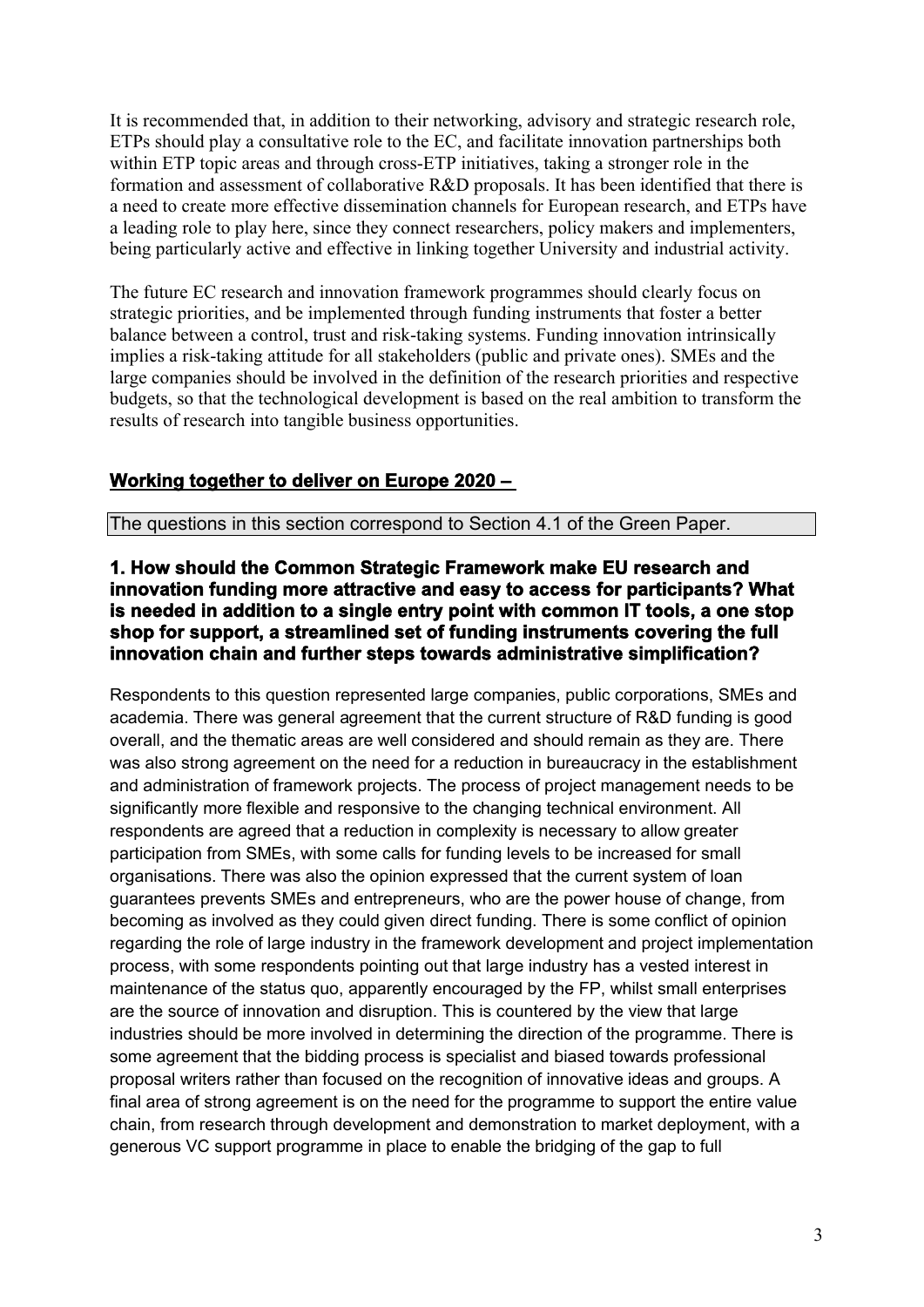commercial deployment, but with closer and more flexible monitoring and development of projects throughout this lifecycle.

All respondents considered this question to be **Very Important**

## **2 How should EU funding best cover the full innovation cycle from research to market uptake?**

There was significant agreement on this topic, although with different emphasis from different constituencies. It was felt that a reduction in bureaucracy would greatly help, especially if it was part of a process of reforming the overall management of the project lifecycle, with encouragement being given to projects that meet their objectives at each stage, whilst projects which fail to reach their objectives for whatever reason should be terminated. A peer review process was proposed to evaluate projects. Great emphasis was placed on facilitating innovation at the start of the cycle. Design and creative organisations were seen as important at this stage, as were the involvement of not-for-profit organisations that facilitate and support social innovation. The point was made that innovation is not necessary technological, and a more user driven approach to innovation should be introduced. The catalysing opportunities inherent in ETPs (such as NEM) should be recognised. This is contributory to broadening the ecosystem of players and innovation catalysts involved in the project lifecycle. Links between basic research, R&D, Innovation, testing and trials and market-focused projects should be encouraged, as should the use of testbeds and living labs to test innovations in large scale experiments across the European citizen base. It was seen as important to avoid funding gaps in some of the project cycle stages, and one approach would be to build in incentives to good performers in projects to encourage them to move to the next stage, whilst also providing better access to finance. This would be assisted by an investment in education to improve entrepreneurial skills as well as supporting business executive to help them understand business model innovation. It was highlighted that fundamental research should not be neglected, neither should the social aspects of innovation. Some resources should be assigned to short-term projects able to respond rapidly to emerging market opportunities.

Overall respondents saw this question as **very important**.

## **3 What are the characteristics of EU funding that maximise the benefit of acting at the EU level? Should there be a strong emphasis on leveraging other sources of funding?**

It is felt generally that joint funding initiatives offer the best leverage of national and central European funding, although there is a need to provide compatibility between EU funding and national funding schemes. This is particularly important where there is a need for resubmission at local level and in local language of a project that has already been submitted at European level. It was also noted that some regional funding schemes provide less than 50% funding for industrial partners, but that this is a disincentive for involvement which should be avoided at EC level.

A counter-argument was put forward which points out that leveraging of other funding sources to support an EC bid leads to additional administrative burden. This is particularly significant for the involvement of SMEs, who do not have the resources to invest in building partnerships on a European level, and thus find European collaboration very inefficient. An SME focused programme is proposed that responds to the demands and new drivers of the digital age whilst avoiding the overhead of building up traditional partnerships geared to winning projects rather than delivering results.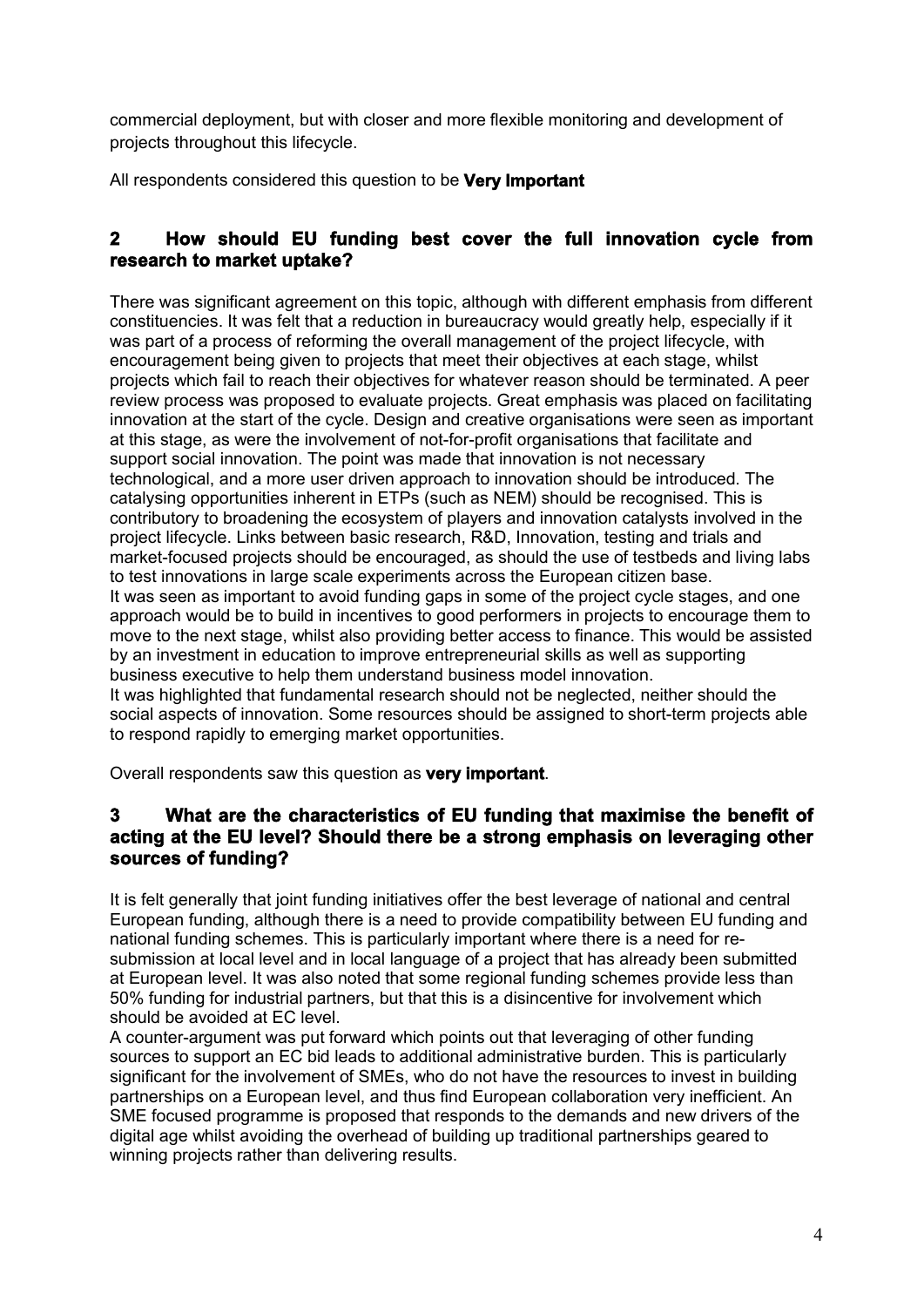Notwithstanding this, there is agreement that breadth of access to researchers and industry across Europe is beneficial and that there should be connections between European and regional funding, allowing local projects to expand to European level, and results to be delivered back to the regions, since it is clear that individual countries do not have the capacity to do what is done more effectively at the European level. EU funding provides the opportunity for wider networking, exploitation of commonalities and complementarities, effective division of work between partners and access to a wider market for results.

On average, respondents felt this question was **Important**.

## **4 How should EU research and innovation funding be used to pool Member States' research and innovation resources? Should Joint Programming Initiatives between groups of Member States be supported?**

There is a general feeling that Joint Programming Initiatives should be supported, however there are a number of concerns with what this would mean in practice. A common observation is that such initiatives should not add an extra bureaucratic level, and should not lead to the imposition of lower funding rates at regional level. This concern is based on the fact that European and National schemes tend to address different aspects of the innovation cycle, since member states are able to promote research based on different criteria and on local experience. There is also the concern that timescales are important, especially in digital content driven industries such as games, and JTIs lead to long delays between the initial research idea and the start of a project to develop it. In such rapidly changing markets this can lead to projects being funded which have little or no market potential. One view is that, since research is essentially a random process, risks need to be spread whilst maintaining competition, which is more easily done with regional programmes, however, synergies between European, trans-national and national projects need to be improved and results of all projects should be more visible at an EU level.

Overall the respondents felt that this question was **important.**

## **5 What should be the balance between smaller, targeted projects and larger, strategic ones?**

Opinion is very much divided on this question, although the distinction between large strategic projects and smaller targeted projects is well understood. Some respondents feel that a 50/50 balance between each is correct, but other proposals range from 70/30 small to large on one hand, to 30/70 and even 100% small targeted projects from other respondents. The point was also made that the question of ratio of project types was the wrong question to be asking, and that projects should be determined by impact rather than size. It is recognised that these two types of project target different parts of the innovation cycle, and so there are likely to be many more smaller targeted projects than strategic projects, although the ratio of funding may well be more equitable. The point has been made that large IPs are too large and inflexible, and are SME hostile, leading to a suggestion that only small budget STREPS with 50% SME quotas should be permitted.

A consensus seems to be that the instruments should be more flexible, allowing the creation of sufficient critical mass to make a significant impact, whilst permitting the formation of consortia best suited to deliver results. To avoid fragmentation of the funding process, duplication between calls should be avoided and there should be greater interaction between projects.

On balance, respondents felt that this question was **important**.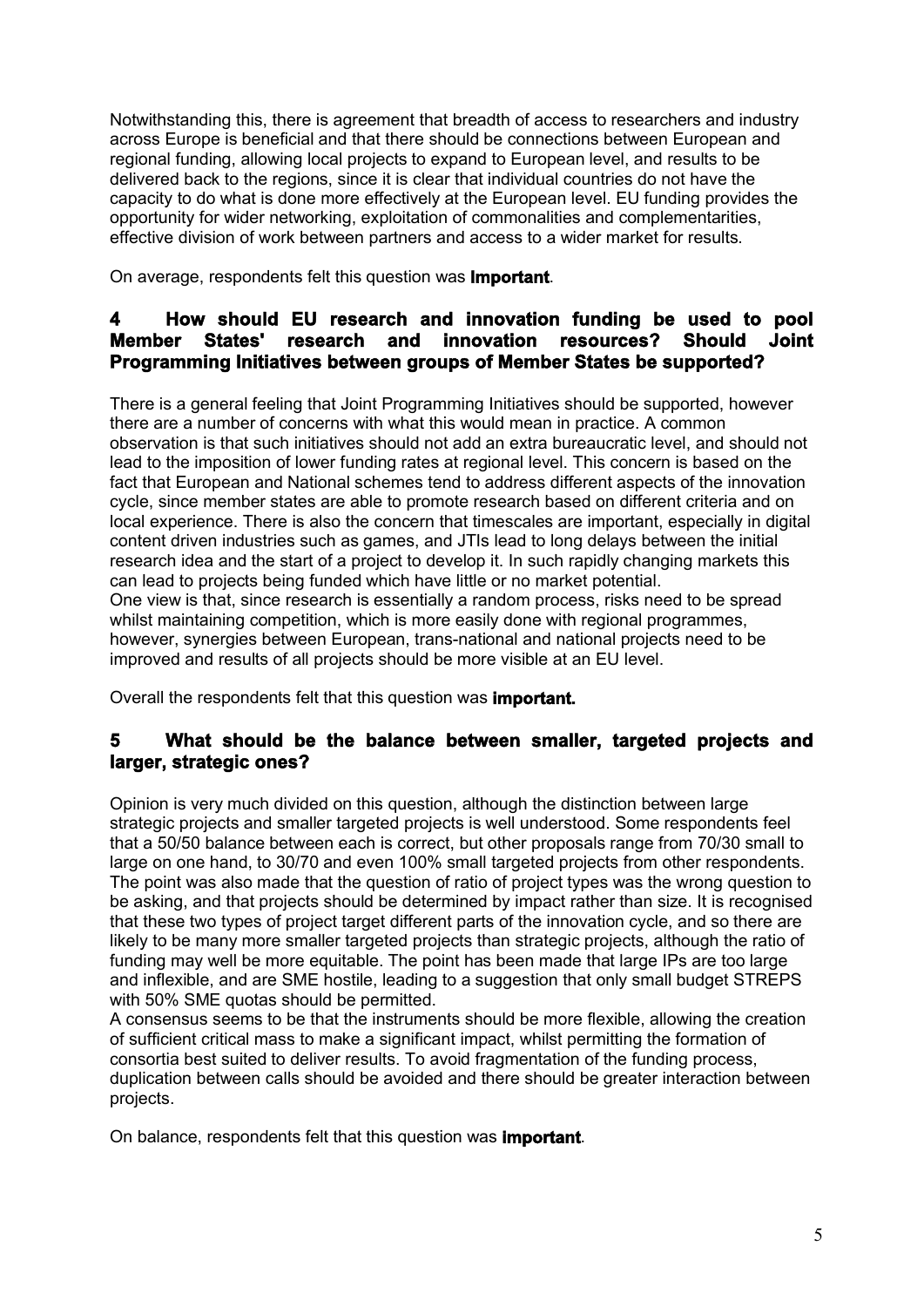### **6 How could the Commission ensure the balance between a unique set of rules allowing for radical simplification and the necessity to keep a certain degree of flexibility and diversity to achieve objectives of different instruments, and respond to the needs of different beneficiaries, in particular SMEs?**

It is generally accepted that the current composition rules for consortia are sufficient, but incentives for increased SME participation could be offered. For example, the administrative burden could be reduced, and different rules allowed for SMEs and large industrial partners under the same instrument. Levels of reporting could also be reduced to that which is necessary, and no more. In particular the interpretation of rules by Project Officers should be normalised, such that the rules imposed are only those necessary to run projects and are not excessively onerous. There is a need to reduce the complexity of programmes at all stages in the process. This should include streamlining of application and approval processes and more flexibility in cost accounting and reporting, based on achievement of milestones rather than meeting fixed dates. Reduced time to payment after submission of reports would also help SMEs

There is a split in the recommendation of composition of projects which will support SMEs, with one view stating that large organisations are largely irrelevant to the innovation agenda, and that SMEs, being goal based rather than process based, are the only drivers of innovation. The other view suggests that more industry drive is necessary, since it is industry that ensures that products reach market. This highlights the need for flexibility rather than any unresolvable difference between participants.

This question was generally seen as being **very important.**

### **7. What should be the measures of success for EU research and innovation funding? Which performance indicators could be used?**

It was agreed that key performance indicators could be found for measuring the success of R&I funding, but that different indicators are necessary for research projects than for those closer to market. This is because research success is not measurable at the end of a project, but often years later, and so needs to be addressed from a wider viewpoint. Nonetheless, any indicators used should be those arising from, or identified by, each individual project. Generic indicators are not seen as adding any value, and simply add another unnecessary layer of reporting. To this end, success measures should be results oriented rather than documentation oriented, possibly based on a business plan, although it was also suggested that there needs to be a way of quantifying the impact of innovation beyond sales and market share, perhaps related to social impact, although it is not clear how this would be achieved. Some specific suggestions made include indicators based on scientific and exploitation results, time to market, resultant cash-flow, level of user acceptance and applicability in solving societal challenges.

This question was generally seen as either **important or very important**.

#### **8. How should EU research and innovation funding relate to regional and national funding? How should this funding complement funds from the future Cohesion policy, designed to help the less developed regions of the EU, and the rural development funds?**

Central funding should recognise disparities in availability of national levels of funding, since more developed EU members have higher opportunities for attracting R&D funding than less developed ones, even though they have equally valuable R&D potential. This could include offering higher funding levels, up to 100%, for less developed regions. It is noted, however, that the capacity of recipient countries to draw on structural funds for R&D purposes should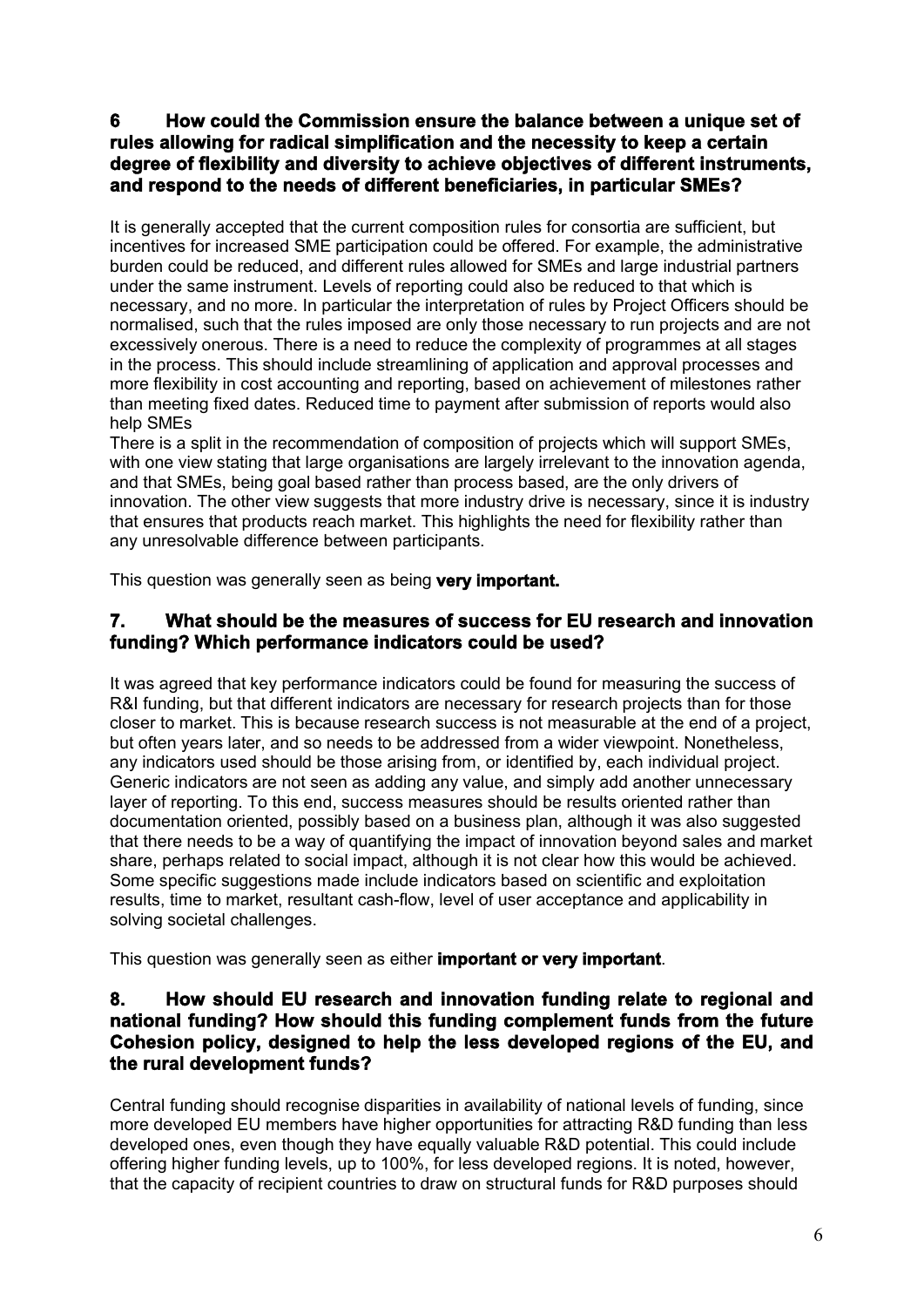be improved, since every European organisation should have equal access to funding. This is currently made difficult for SMEs and countries in Eastern Europe because of the complexity of the instruments. The suggestion has been made that proposals including partners from Eastern Europe should be awarded an additional point in evaluation. It was also observed that centralised funding is necessary for long term investment in more speculative research, whilst shorter term research and innovation, particularly in dynamic markets, is better financed at national or regional level.

This question was variously rated as **very important or important**.

Section Summary comments – although the respondents are varied in the respect of their constituencies and their view of the role of large industry, they are all agreed that the bureaucracy and complexity of FP projects must be reduced, and that greater emphasis should be placed on the entrepreneurial companies able to create disruptive change. EC should recognise the different roles and operational models of SMEs, industrials and academics, and should ensure that the programme is structured to allow them all to make a contribution to techno-economic development in Europe in collaboration, rather than competition, with each other and the Commission.

## **Tackling Societal Challenges**

The questions in this section correspond to Section 4.2 of the Green Paper.

#### **9. How should a stronger focus on societal challenges affect the balance between curiosity-driven research and agenda-driven activities?**

Answers cover a large spectrum, from those underlining the necessity to focus on curiositydriven, technology-driven or demand-driven research to those calling for a more demanddriven research.

Key highlights from members include:

Curiosity driven R&D may be used for identifying new potential areas while agenda-driven ones explores well-defined areas.

The research should always be demand-driven, with companies as demand providers.

Curiosity driven research grows out of a need perceived by the researcher, which will often relate to a societal challenge in any event.

What is important is to ensure that technological-driven research remains strong. Without it we weaken Europe's future in key global industry sectors including ICT, Energy and Health. The balance should be for more technology-driven research with focus on solutions that work across sectors.

Many technologies have to be developed before their applications to societal challenges. Research can however be addressed through an "agenda-driven" approach, provided that that this agenda is not prepared only to meet the current political concern of the period.

Of course a balance is needed but the present European situation calls for an agenda-driven activity. As indicated, funding has to be divided into more specific elements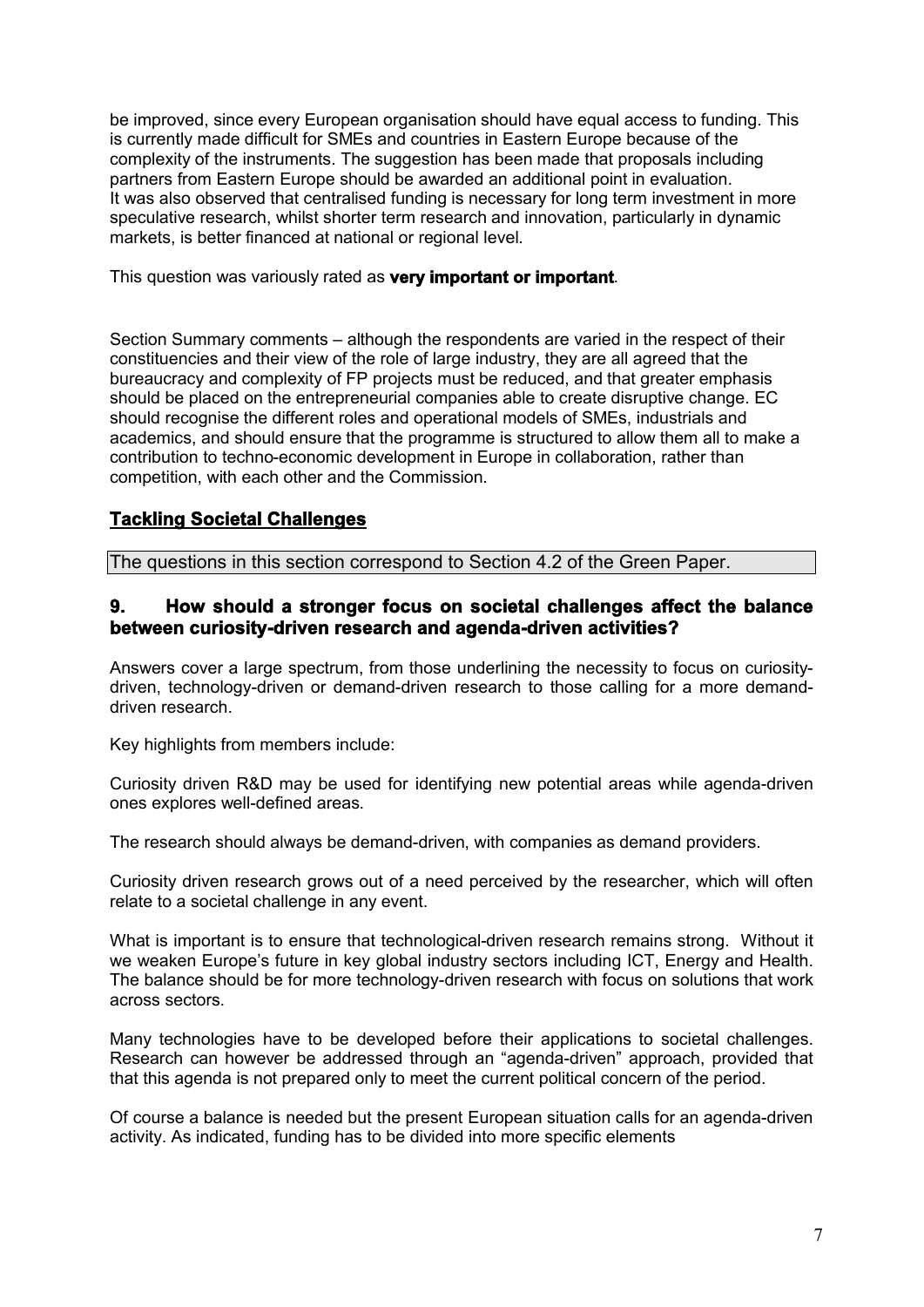A strong position of Europe in ICT and Internet technologies is a societal challenge in itself. Even though this challenges-discussion is useful, it should not undermine the competitiveness of European ICT, but enable it even more. Therefore it should be at lower priority.

 "Curiosity-driven" research is necessary. It should also be "demand-driven", based on socioeconomic analyses. Now, at a time when ICT in general and the Internet in particular have an increasingly central role in our societies, research should logically be more and more "agenda-driven".

A question considered as **very important.**

#### **10. Should there be more room for bottom-up activities?**

Answers covered a large spectrum. The term "bottom-up activities" has obviously different meanings for stakeholders having contributed to this part. Most answers however recommend that room should be given to bottom-up activities while some propose that EUfunded RTD might not be the right mechanism to do so.

Key highlights from members include:

Yes. It will offer better compliance to real-life problems.

Sure, but a "real" bottom-up it is not easy. It might be just "on paper" but however driven by lobbying and the European Commission

No, always demand-driven.

The overall chain (RTD + Exploitation) should be promoted. FP8 should not concentrate exclusively on the traditional first stage. The CIP programme should be empowered to contemplate aid on the innovation stages.

There should be a balance. I'm not convinced that there isn't room for bottom-up activities already.

Yes, as these often bring breakthroughs that agenda-driven and top-down activities might not bring since they tend to give more incremental improvements on larger more mature platforms.

Can't rather bottom-up approach (bottom-up proposals are very difficult to evaluate at European scale) be reserved to other (national or regional) instruments?

Significant effort has to be devoted to agenda-driven activities. We prefer top-down approach taking a significant proportion of the budget. However, a cohesive eco-system of innovation where large companies pull out of SME is of utmost importance to achieve a real RDI impact throughout EU.

Agenda-driven activities do not necessary lead to satisfying results: innovation is moving too quickly and is overtaking the agenda setting process. Therefore any undertaking to add new bottom up approaches to the research funding is welcomed.

Possibly, but it might be more relevant to see it take place at national and regional levels.

Yes, to suitably address societal challenges bottom-up activities are necessary. A stronger involvement of users, communities, representatives of the civil society, etc. should be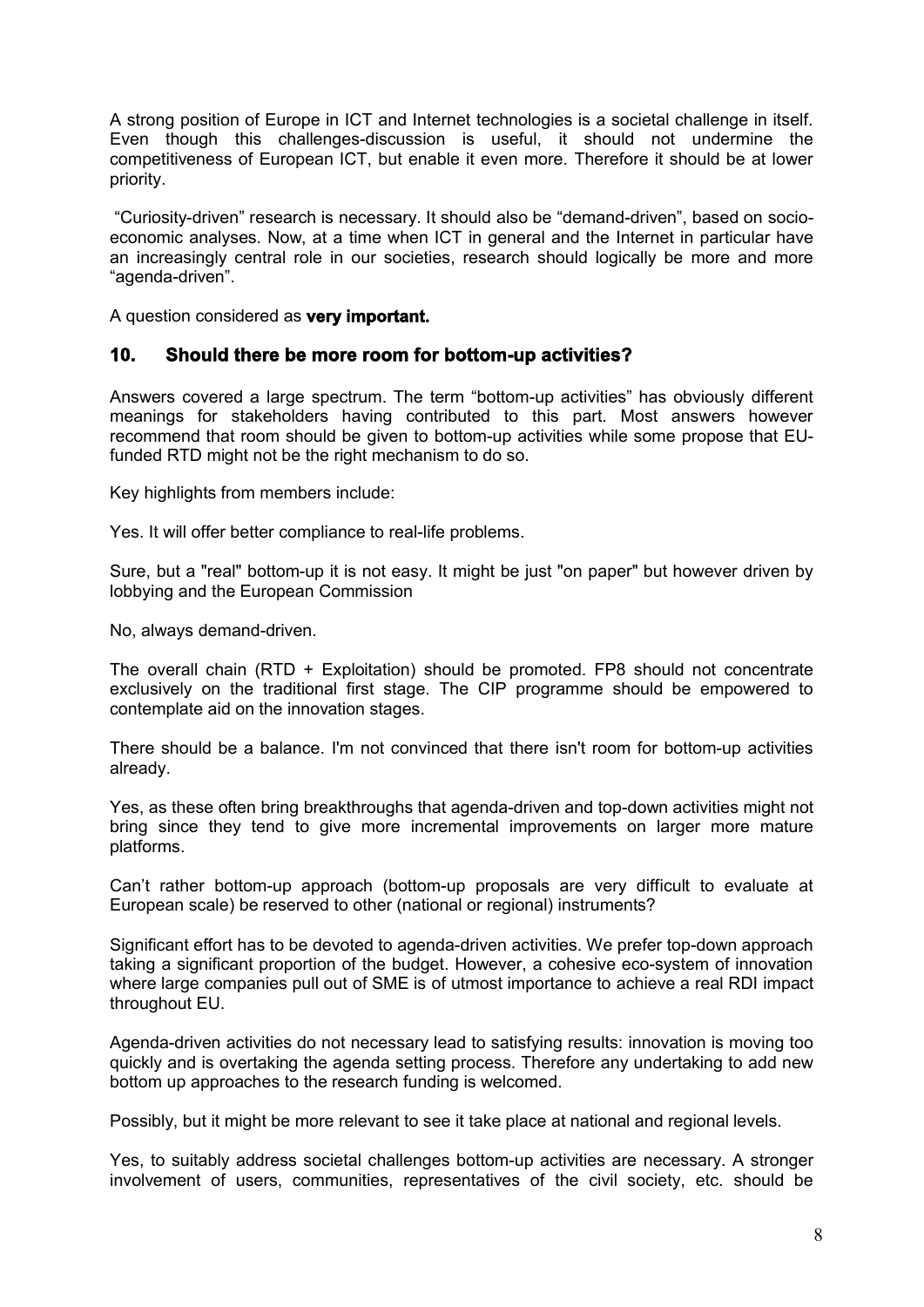ensured. The potential for crowd-sourcing and community-based innovation should be explored.

A question considered on averaghe as **important**.

#### **11. How should EU research and innovation funding best support policymaking and forward-looking activities?**

Most respondents consider that more efforts should be done to increase links between EU research and innovation and policy-making / forward-looking activities, particularly through regular meetings. The role of FET and the necessity that the feedback of EU research is more systematically analysed, are underlined.

Key highlights from members include:

It is well addressed already. Forward-looking activities are well promoted through FET initiatives. Increase of the budget for FETs might be considered.

They should put in place a better communication approach.

As before, demand-driven proposals, with real people background, should be at the front of the policy-making tools.

There should be more connection between the on-going work of R&D projects and policy makers, perhaps through the mechanism of workshops/summits to a less technical political audience. Politicians rarely seem to look forward more than a few years ... i.e. not at all in this context.

Funding innovation should be an instrument to support overall European policy to solve major societal challenges (global warning, ageing, creation of jobs, combating the economic downturn). The most straightforward way of doing so will be closing the gap between R&D results and markets.

The results of EU-funded programmes, and the new perspectives they may open, should be more systematically brought to the attention of those involved in policy-making and forwardlooking analyses, for instance through regular meetings.

This question is considered as **important**.

#### **12. How should the role of the Commission's Joint Research Centre be improved in supporting policy-making and forward-looking activities?**

It is not sure that all respondents have a clear understanding of the activities of the various institutes of the JRC, and particularly of the one focusing on forward-looking activities (IPTS). Among answers and suggestions: a clearer definition of JRC positioning, their stronger involvement demand-driven proposals and projects, more continuity in their thematic approaches.

Key highlights from members include:

SA and CSA as already defined in FP7 with increased support for policy development and standards definition efforts.

Again with a better communication of results approach.

Applying their efforts in demand-driven projects and proposals.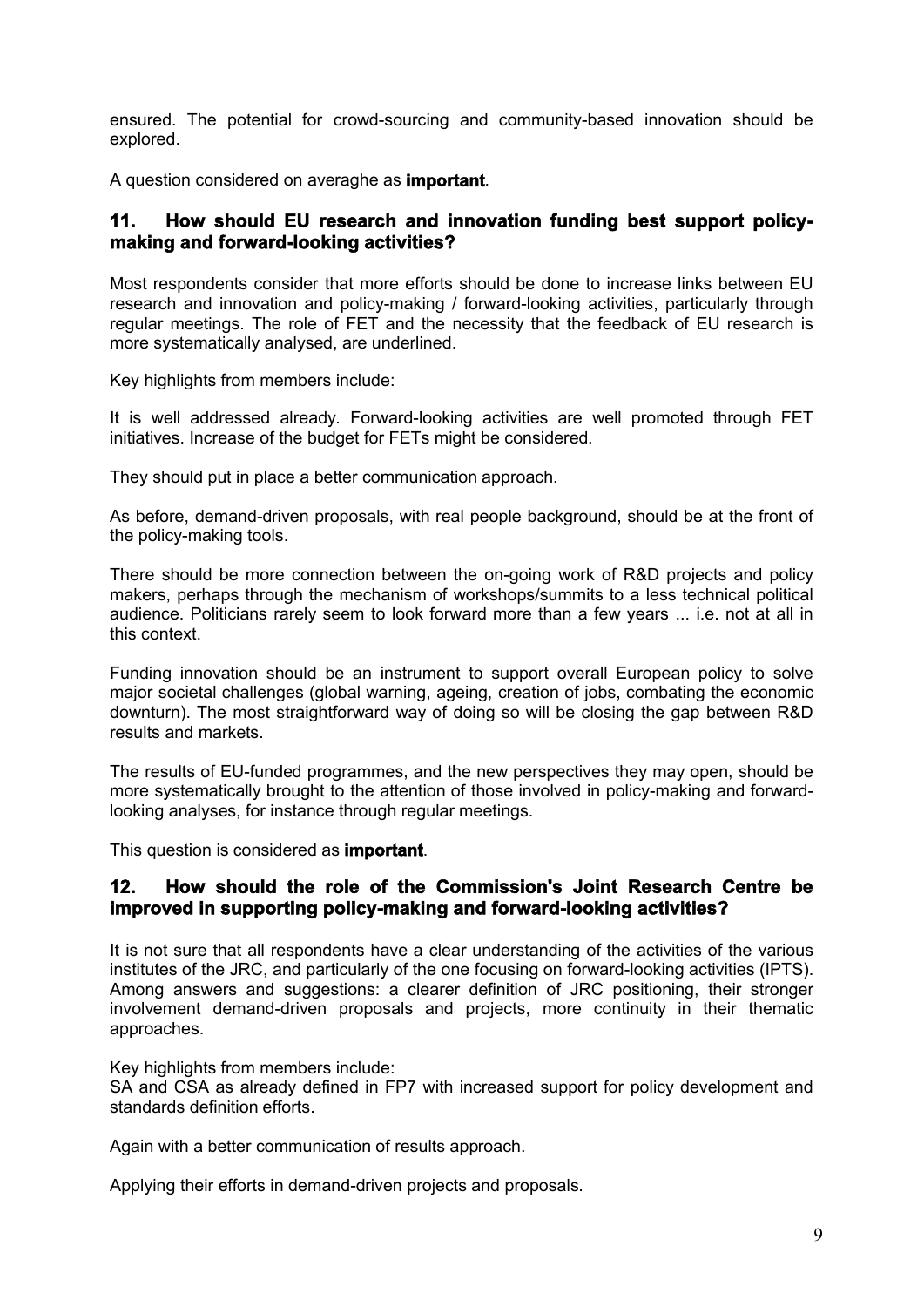Clearly the activities of Joint Research Centers have to be closer to the market and to enterprises. A more cohesive system has to be implemented in order to find the applicability of the results and research performed in the JRC.

The JRC activities should be strengthened and become more long term. In the game industry they have been producing a study in 2010; they have developed some expertise, but are not continuing this project in an update.

The answer to this question will probably be found by an internal debate between the European Commission and the European Commission's JRC... This being said, the role of JRC in general, and its participation in EU-funded projects, should be clarified since it is an instance linked to the European Commission.

This question is seen on average as **important**.

#### **13. How could EU research and innovation activities attract greater interest and involvement of citizens and civil society?**

There is a consensus that greater interest of EU research and innovation should be developed from citizens and the civil society, even if some underline possible risks (focus on what is gloomy and not on what matters). Among suggested ways to attract these stakeholders: traditional media channels, social networks, increased and targeted project dissemination, ETPs and regional clusters, involvement of these stakeholders in projects.

Key highlights from members include:

Project funding should offer bigger support for involving general public though controlled, but FREE access to project results even some time after the project concludes.

We must communicate to citizens and society not just between us.

Developing attractive tools and mechanisms for communicating EU research activities, in different channels: television, the Internet, social networks, etc. This means assigning part of the EU research budget to marketing and promotion, as Americans do with cinema blockbusters.

More to the point, should it attract greater interest? There may be a role for a publicity machine, but that would tend to focus on the whizzy or glib developments, rather than the ones that really matter.

Through ETPs, regional clusters, organisations that link users, art and technology together, creative partnership initiatives, engaging citizens and the civil society (including by funding their involvement). Direct dialogue is also possible through social media and other targeted online initiatives.

Clearly a greater effort in dissemination to the general public has to be undertaken. Political support -beyond words- to projects and to specific results can also be significant.

To raise interest, more targeted activities should be developed to explain why EU research outputs are useful to citizens and the civil society, e.g. through TV programmes such as Futuris, more articles in newspapers. The WP should more often specifically call for their involvement, "impose" it as a selection criterion of proposals whenever relevant.

Overall, this question is seen as **Very Important.**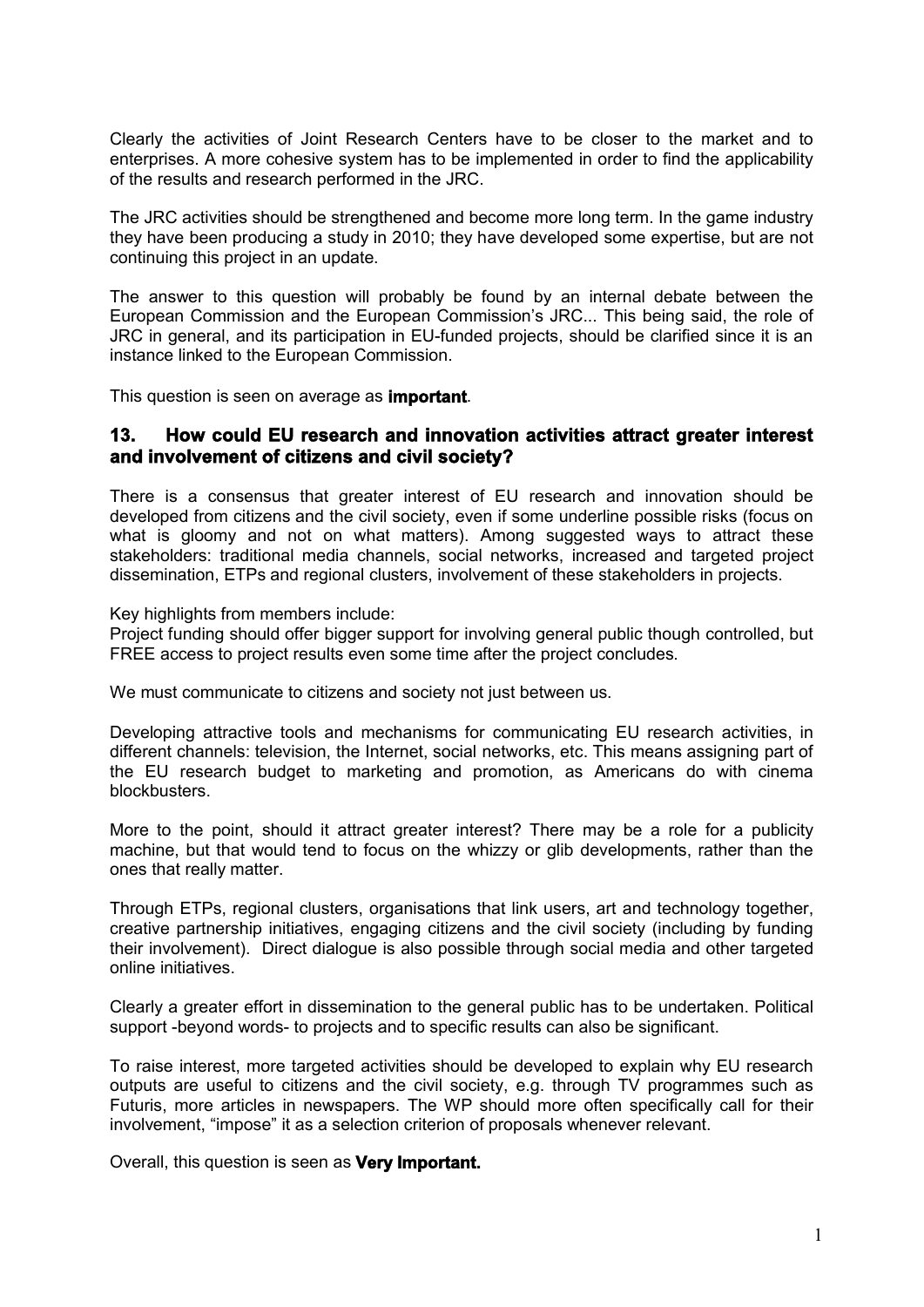## **Strengthening competitiveness**

The questions in this section correspond to Section 4.3 of the Green Paper.

#### **14. How should EU funding best take account of the broad nature of innovation, including non-technological innovation, eco-innovation and social innovation?**

Respondents to this question represented large companies, public corporations and SMEs. **There was general agreement that broadening the nature of innovation to include nontechnical, eco and social innovation is important.** More specifically:

EU funding should also address sociologic, usage and ergonomics and social innovation teams should be included in projects.

Funding a broader innovation ecosystem in an integrative approach, will allow for example technological innovation to be thought from the start in the context of social innovation, speeding up uptake and spill-over of results to more than one sectors.

There should be specific indicators to validate innovation in the proposal, along the different aspects of innovations including technological, ecological, social, marketing, financing, etc.

EU funding should also focus on the producers and users of knowledge, since the current focus on publications, patents and content copyright approach means that the impact on society and the environment are neglected.

Specifically for SMEs members see benefits from:

Simplification of procedures and administration, encouragement of direct SME involvement into projects and not through bigger entities, reaching out at major industry events where they are more likely to be present than in EC-based events and supporting them in applying through media desks and media antennas (eg. by the Media programme).

The CIP programme should be broadened in scope and EU programmes should allow and encourage smaller consortia, to test new ideas or at the startup phase of innovation, which is more appropriate and effective for early stage innovation, and later support the few promising ideas for rapid growth through bigger consortia.

Overall it is considered an **important** question for the contributing members.

#### **15. How should industrial participation in EU research and innovation programmes be strengthened? How should Joint Technology Initiatives (such as those launched in the current Framework Programmes) or different forms of 'public private partnership' be supported? What should be the role of European Technology Platforms?**

There was an unanimous response from the NEM contributing members and the industrial members in particularly, that role of ETPs has been key in the success of the ITC industrial sector in FP7 and that **ETP's role should be continued with increased funding and their activities strengthened** to go beyond lobbying and delivery of Strategic Research Agendas and position papers.

The ETPs should play a key consultant role to the European Commission for European strategic research including exploring tools (regulation and funds) in order to position future technologies which will make European citizens leading users of ICT worldwide.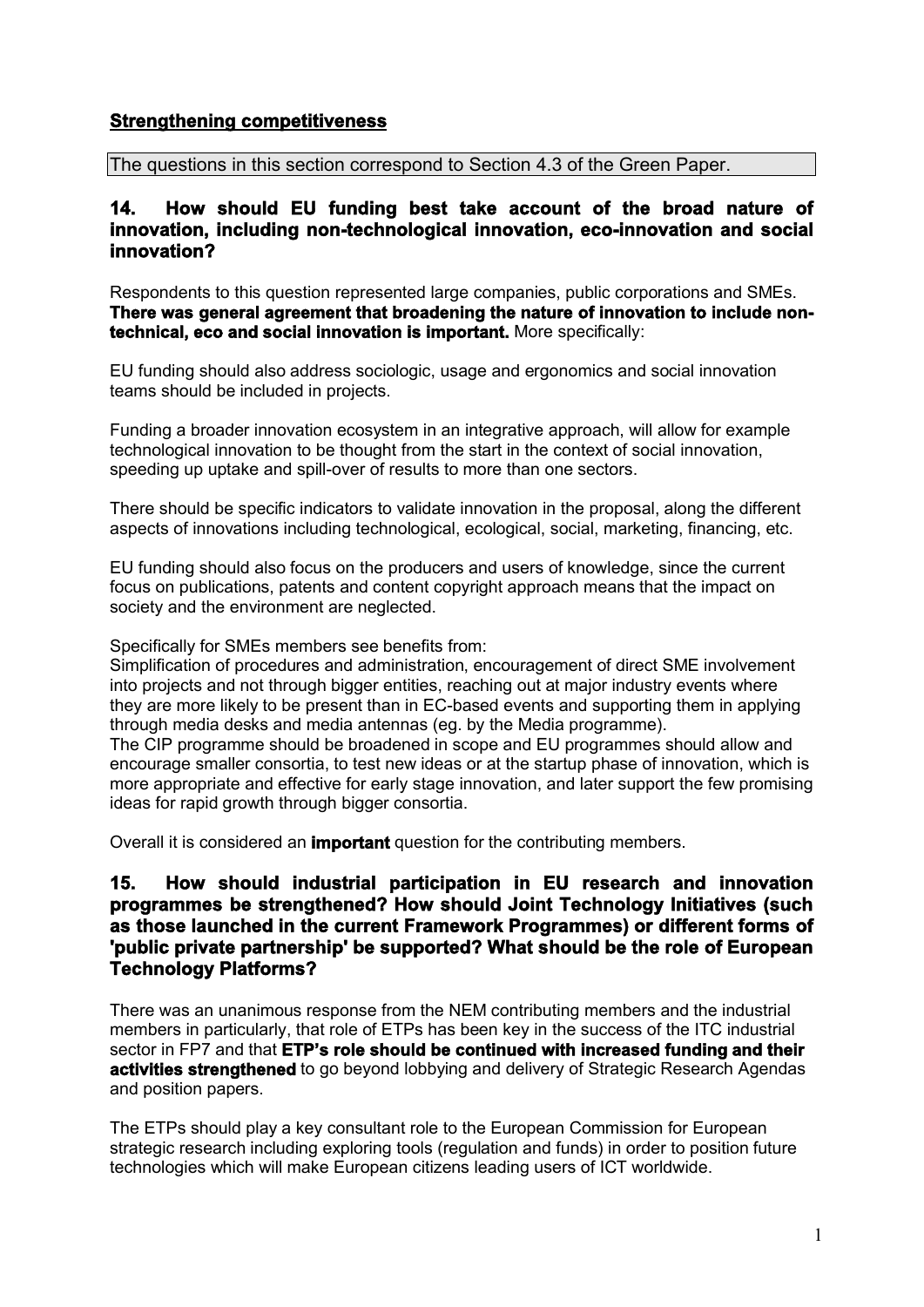The future role for ETP in CSF includes:

ETPs should be instrumental at facilitating the innovation partnerships of the future. The creation of a vibrant ecosystem of innovation among large companies, universities, SMEs, R&D centres should be pursued.

Cross ETP initiatives should be formalised and funded in the future, as they allow industry to deliver a combined vision on specific topics.

ETPs can be used to link to new sources of financing including structural funds, public procurement and developing leading edge markets on a European and then global scale.

On the operational side ETPs should have a consultant role for some project evaluation related to new and long-term vision. ETPs can act as technical and business validators for the proposals before they can be granted, to inform and disseminate CSF information and results, link to regional platforms and regional clusters, including testbeds, experimenting platforms and living labs for large scale trials.

ETP must also be a place where industrial projects are synchronized, and where prestandardization is discussed.

JTIs on the other hand might be good instruments provided that

- The management is simple and straightforward.
- The industry has a strong voice in deciding the research priorities, allocation of resources and instruments.
- More effective commercialisation of research results is targeted

Overall this was considered a **Very Important** question.

#### **16. How and what types of Small and Medium-sized Enterprises (SME) should be supported at EU level; how should this complement national and regional level schemes? What kind of measures should be taken to decisively facilitate the participation of SMEs in EU research and innovation programmes?**

There is a unanimous view that **SMEs should be supported at EU level** and not only regional or national.

Overall NEM suggestions from already published position papers suggest that CSF should:

- Create research programmes suitable for SMEs and simplify participation rules and governance, including faster, simpler research funding procedures and support at national/regional/EU levels
- Stimulate and assist SMEs to participate in larger EU R&D cooperation initiatives such as European Technology platforms and public-private partnerships
- Take a wider view of SMEs, to identify cross-sector programmes and open innovation models across global value-chains
- Share best practice between researching and non-researching SMEs
- Provide risk-sharing financing and support to reach venture capital or business angel financing to take products and services quicker to market.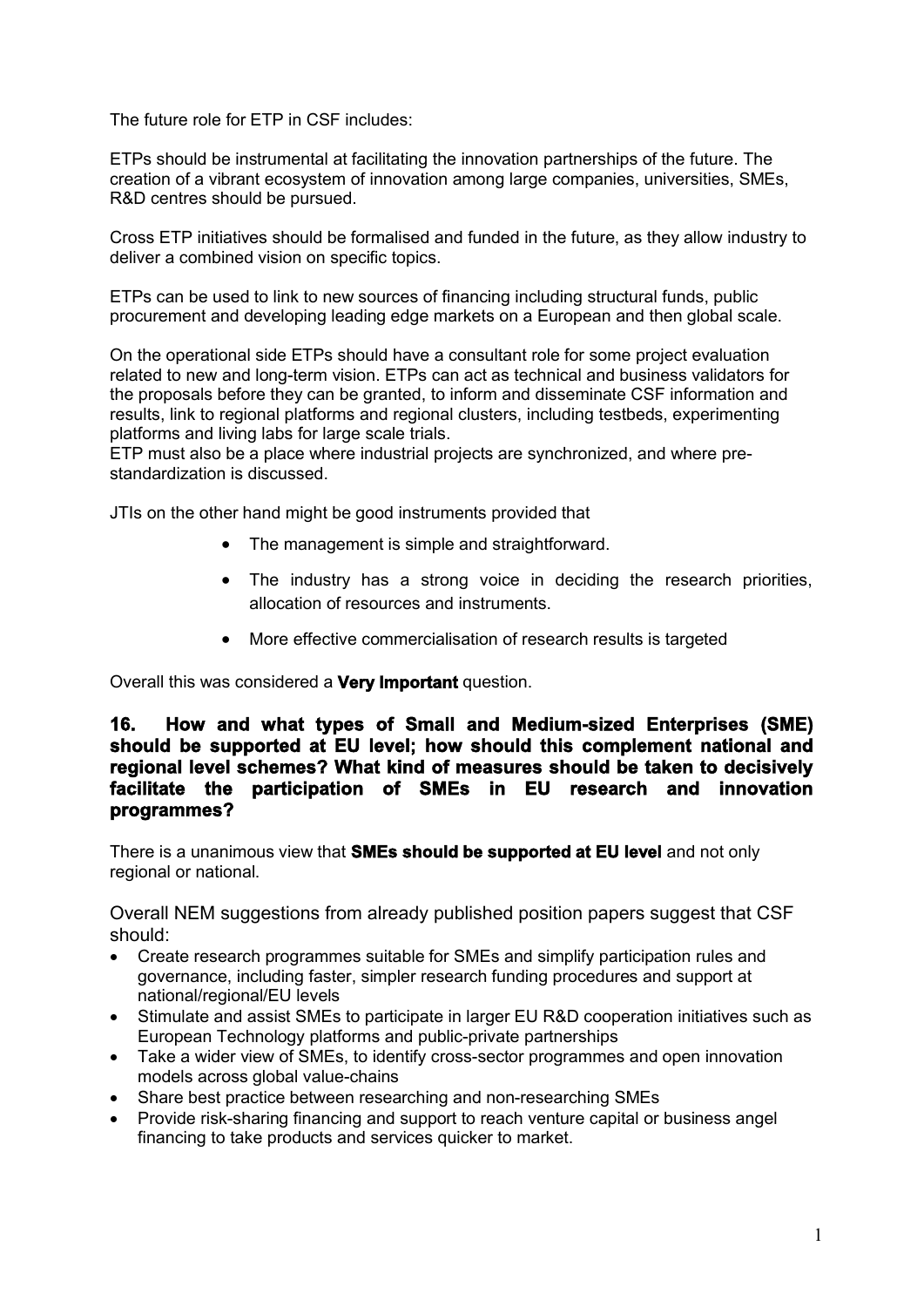There are diverging views however, when it comes to how this support should be provided under CSF.

SME members believe that diverse levels of funding should be provided for all types of SMEs (micro, small, medium, etc) and that there should be a clear quota for SMEs in the CSF. Supporting micro-SMEs with higher levels of funding could offer opportunities for increased growth of start-up companies. Budget proposal should be based on future impact on the market more than in manpower force, as the current model is biased towards giving bigger budgets to only big companies.

Some bigger industrial members believe that SMEs should be involved in projects led by bigger players, while other bigger players believe that specific calls should be set up for short term research and that can give results in short time and be able to market asap, to support SMEs appropriately.

Overall, ETP are well accepted by SMEs, particularly at NEM, which has shown a special sensitivity to the promotion of SMEs. The NEM SME Activity could serve as an example of how to promote and check permanently the needs of SMEs regarding the strategic research priorities. There should be a clear quota for SME's in the programme and a maximum of 5 million EURO to be spent per project.

Overall this was considered a **Very Important** question for contributors.

#### **17 How should open, light and fast implementation schemes (e.g. building on the current FET actions and CIP eco-innovation market replication projects) be designed to allow flexible exploration and commercialisation of novel ideas, in particular by SMEs?**

During recent years IPs and JTIs or similarly PPPs have become more and more popular. This also means that projects have become bigger and bigger. From the perspective of SMEs, this is a wrong direction. Especially in the area of ICT innovation is less and less coupled to leverage and the bigger the projects become the less focussed they are on new innovations.

If more support from the CSF would be successfully targeted to the needs of the most innovative SME's, it would direct the funding to the most successful European products, content and services which in the long run would increase the competitiveness of the whole Union.

In order to secure that funding goes to SME's and to enable higher quantity of projects, this kind of funding should be directed only to the projects of about 5million euro and one should be allowed to reapply more than once for the same project.

Furthermore, the CSF has to be much more risk-taking, risk tolerant and competent to identify the most innovative initiatives behind the formal quality of applications.

EU could create a program funding for preparing and evaluating real impact of proposals in the market, developing real business plans, before starting any development.

FETs need to have an opportunity for converging into classical RTD projects in case they show realistic technological potential. More dynamic consortium compositions should be allowed throughout the project time frame.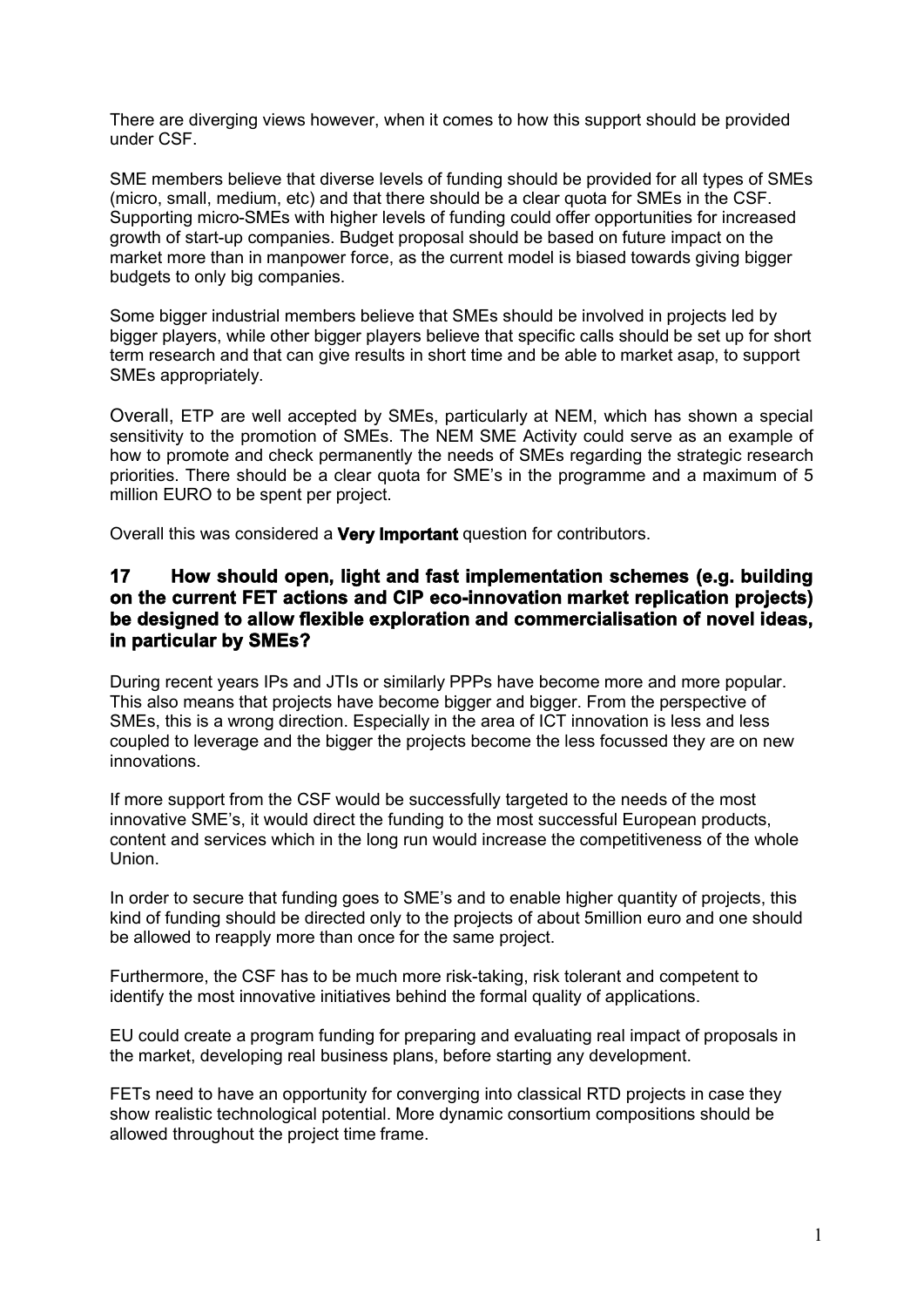Finally, NEM members stress that research and innovation support should be better customised to the needs of innovative digital content and services.

Overall this was an **Very Important** questions for contributing members.

### **18. How should EU-level financial instruments (equity and debt based) be used more extensively?**

This was a question ansered by a smaller number of members as members felt that elements of this have been covered in previous questions. Relevant to this questions is the view expressed by some SME members that the European Investment bank should not only hand out loans of higher amounts, but also smaller amounts below 20 Mio€. A possible scenario could be that the EIB is lowering the treshold to about 1 mio €. We do not support EIB providing guarantees or back up scenarios for banks. This makes banks richer not SME's.

Overall this was of **Some importance** to the contributing members.

## **19. Should new approaches to supporting research and innovation be introduced, in particular through public procurement, including through rules on pre-commercial procurement, and/or inducement prizes?**

Our members were in agreement that public procurement and pre-commercial procurement are good mechanisms and the EU and member states should explore the use of public procurement for R&D and innovation as extensively used in the United States. Public sector entities and public procurement are a significant source of demand in the EU, that can thus drive the development and implementation of new technologies, including through publicprivate partnerships (PPPs). Public procurement should be the channel through which the public sector leads by example, ensuring that the highest standards and latest technologies are used in public projects. Furthermore, there is an important need to simplify the plethora of current instruments rather than introducing new ones, as part of the CSF. Hence, this type of public procurement should be funded separately from the future Framework Programme. The EC and Member states As the public procurement is a national responsibility, the EC should promote possible joint pre-commercial public procurement between member states to ensure a critical mass and acceptance.

At national level there is a need to:

- promote the entrepreneurial spirit
- improve technical skills of the population.
- enhance the relationships between universities and enterprises.
- eliminate the lack of appeal of research careers and
- unlock the talents of people and identify skill gaps and concerted actions to address them

Overall this was considered **Important** for our members.

#### **20. How should intellectual property rules governing EU funding strike the right balance between competitiveness aspects and the need for access to and dissemination of scientific results?**

The contributing members to this question feel that IPR is a difficult problem, since at the end of a project, industry has the "obligation" to make money using the totality and part of the results. On the other hand EU funding should encourage open standards and creation whenever possible of open innovation and co-creation. However, It is somewhat utopian to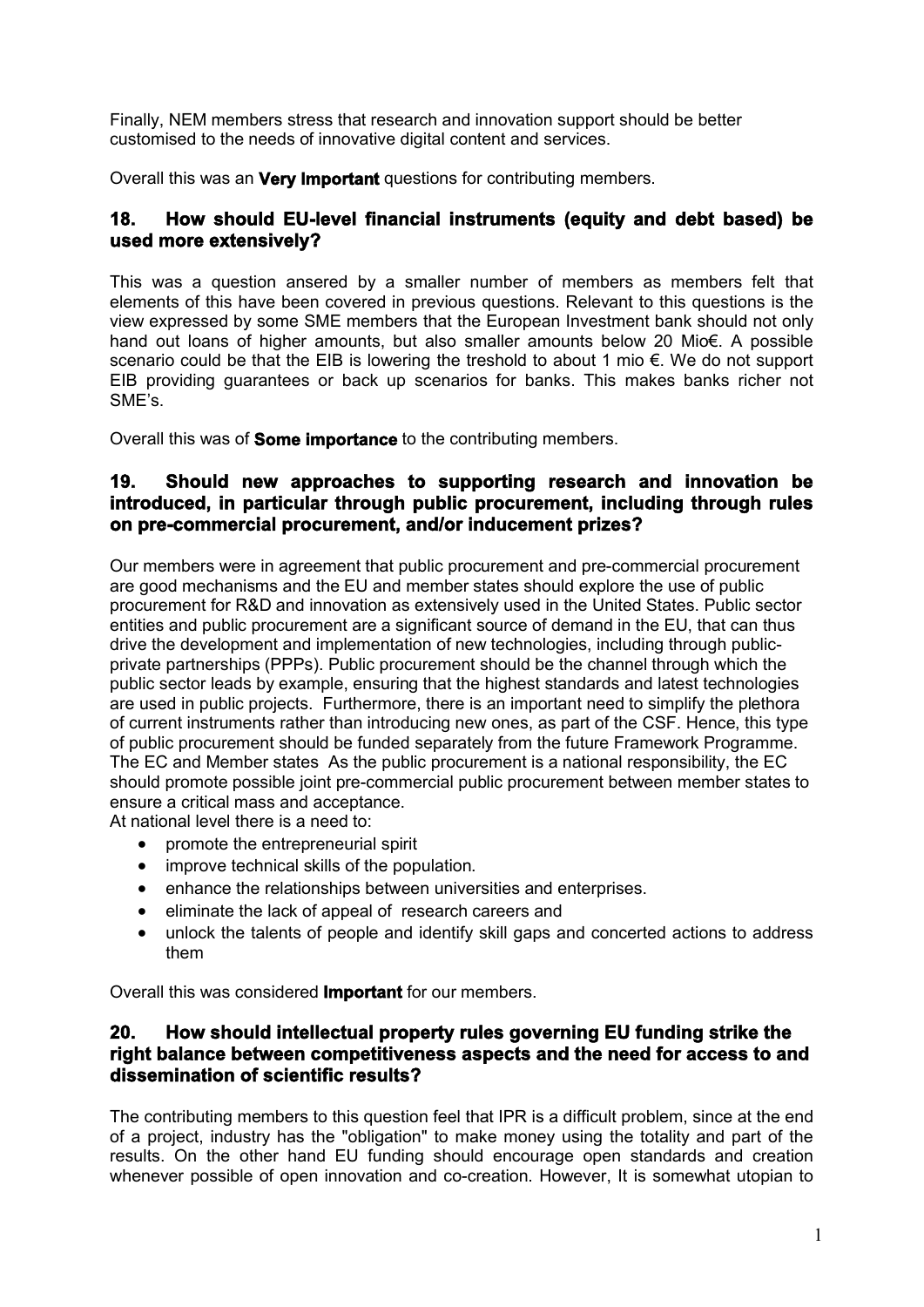consider that all fruit of research is free and open and final decision should be left to the consortia and individual partners in a framework so that they able to return results for funding received.

We believe that the increased market-orientation of the future Framework Programme will require a review of Intellectual Property Rights (IPR) provisions governing the collaborative research. In general, IPR provisions in the contract with the funding authority should remain flexible, should be neutral and not endorse the preferred options of one or another group of participants in the Framework Programme, and aim to ensure predictability, as otherwise industry will certainly re-consider its contribution to some projects.

On the other hand IP rights have been reinforced over the last decades and some are now unbalanced in favour of right owners, without any perceptible impact on innovation, in particular copyright. Patents are applied in a more reasonable way but they are still more favourable to large incumbents (especially because it is costly to have a patent all over the EU) than smaller innovators. Some members also believe that projects supportted with public funds should have open dissemination of scientific results.

For global companies, the treatment of subsidiaries in third countries is an important issue. These subsidiaries should not be treated as third parties. Arrangements regarding IPR ownership and access rights should be subject to contractual freedom between the participating entities.

Overall NEM members consider this a **Very Important** question

# **Strengthening Europe's science base and the European Research Area**

The questions in this section correspond to Section 4.4 of the Green Paper.

#### **21 How should the role of the European Research Council be strengthened in supporting world class excellence?**

The ERC role is of great importance, it should become more visible are start to collaborate with any other programs. For instance, it could help in the export of European technologies through common research programs with other regions such as what has already been done with Brazil and Russia. It is crucial to help European industry to export their technologies outside Europe and collaborative projects with partners from other regions are one of the best ways to make it. In another hand, there is a need to avoid that ERC becomes a close – semi academic- institution. Care should be taken to foster a significant contact with the industry and the innovation world to assure researchers and results are transferred to industry and markets.

An **Important** question overall.

#### **22 How should EU support assist Member States in building up excellence?**

Nowadays, there are already many research programs in Europe, it is complex for the research community players as far as there is no a unique selection process. It is necessary to let Members state opening specific national calls but there is also a need to unify the proposal submission process as well as the project selection review process. One of the key points is to share a common research agenda able to answer to a common European vision. Any European or national call should have to refer to such a document in order to avoid overlaps and also gaps in the IT roadmaps. One of the possibilities should be a join funding between member states and European Commission for calls addressing a common research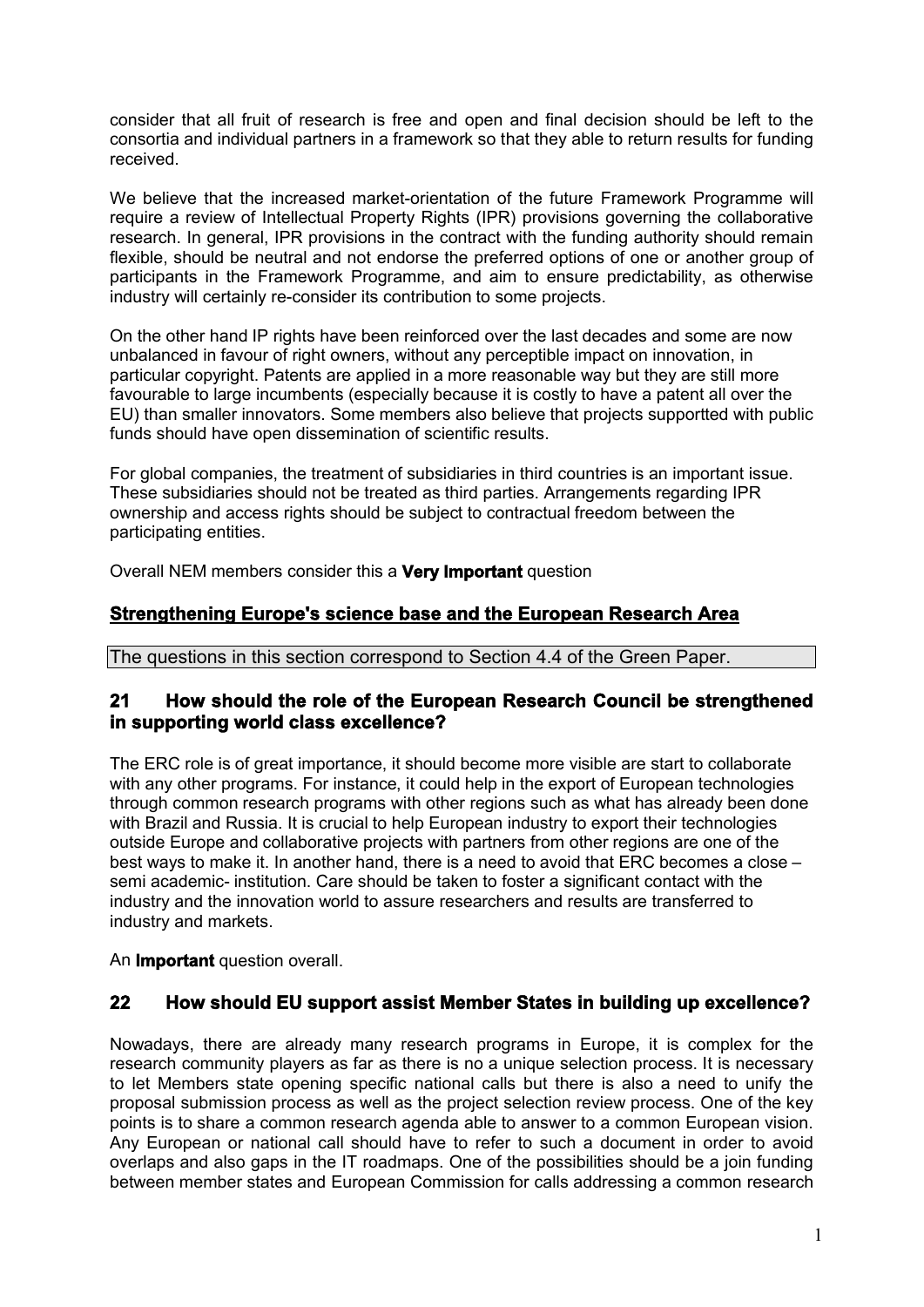agenda using a harmonised selection process. By the way, there also should be a need to keep the existing selection procedure; selecting the best proposal regardless of the group proposing it, is the best way to promote excellence. If cohesion is needed on top, some additional instruments have to be put in place.

Contributing members think this is a question of **Some Importance**

## **23. How should the role of Marie Curie Actions be strengthened in promoting researcher mobility and developing attractive careers?**

It is obvious that exchange of researchers between universities is profitable to people in order to share experiences and competencies between European laboratories. In this regards, Marie Curie Actions is a very good tool to promote mobility and cross fertilization and there is a need to continue and strengthen it with appropriate funding for mobility for researchers and support for issues limiting mobility uptake (e.g. family-mobility). However, age limits should be relaxed offering access to these programs to larger group of potential candidates. In addition, it should also be profitable to develop such a tool with industry in order to develop more exchanges between universities, research centres and industry; it also should be a good point to develop attractive careers and to help students to find a job.

Overall this was ranked as an **important** question

### **24. What actions should be taken at EU level to further strengthen the role of women in science and innovation?**

Promotion of women participation in funded activities has never increase the involvement of women in RTD. Excellence in research is not particularly related to gender. Most R&D organisations in Europe are already well mixed and this aspect is not considered as high priority. However, It is well-known that IT research does not attract women, there is a need to make advertising in order to make known this sector and that should be part of the education sector. Promotion programs are required to increase the attractiveness of research to women irrespective of funded R&D activities. Calls aimed to address this specific problem (focussing on secondary and higher education) could be launched where high quality female candidates could be identified at the early stage of their carriers and for attracting them to continue their involvement in science.

Overall this question was ranked as **Important**.

#### 25. How should research infrastructures (including EU-wide **Infrastructures) be supported at EU level?**

There are already many projects offering infrastructure facilities to research projects (PanLab, FIRE, OneLab, GEANT, PlanetLab, …) and it is confusing for people. There is a need to harmonise all these initiatives in one European Lab with a single point of entry and having several entry points (test beds in each European countries and obviously liaison with countries outside Europe). These labs should have 3 objectives : 1- offer technical test services in order to help projects to integrate the technologies and verify end to end performance, 2- offer usage test services in order to test uses cases in front of a panel of users, 3- update the infrastructure in order to offer the latest technologies. In order to extend this lab to other regions, it should be appropriated to launch CSA or SA projects in order to identify potential target areas/regions where European industry could have market interests.

Overall this was an **Important** question for the contributing members.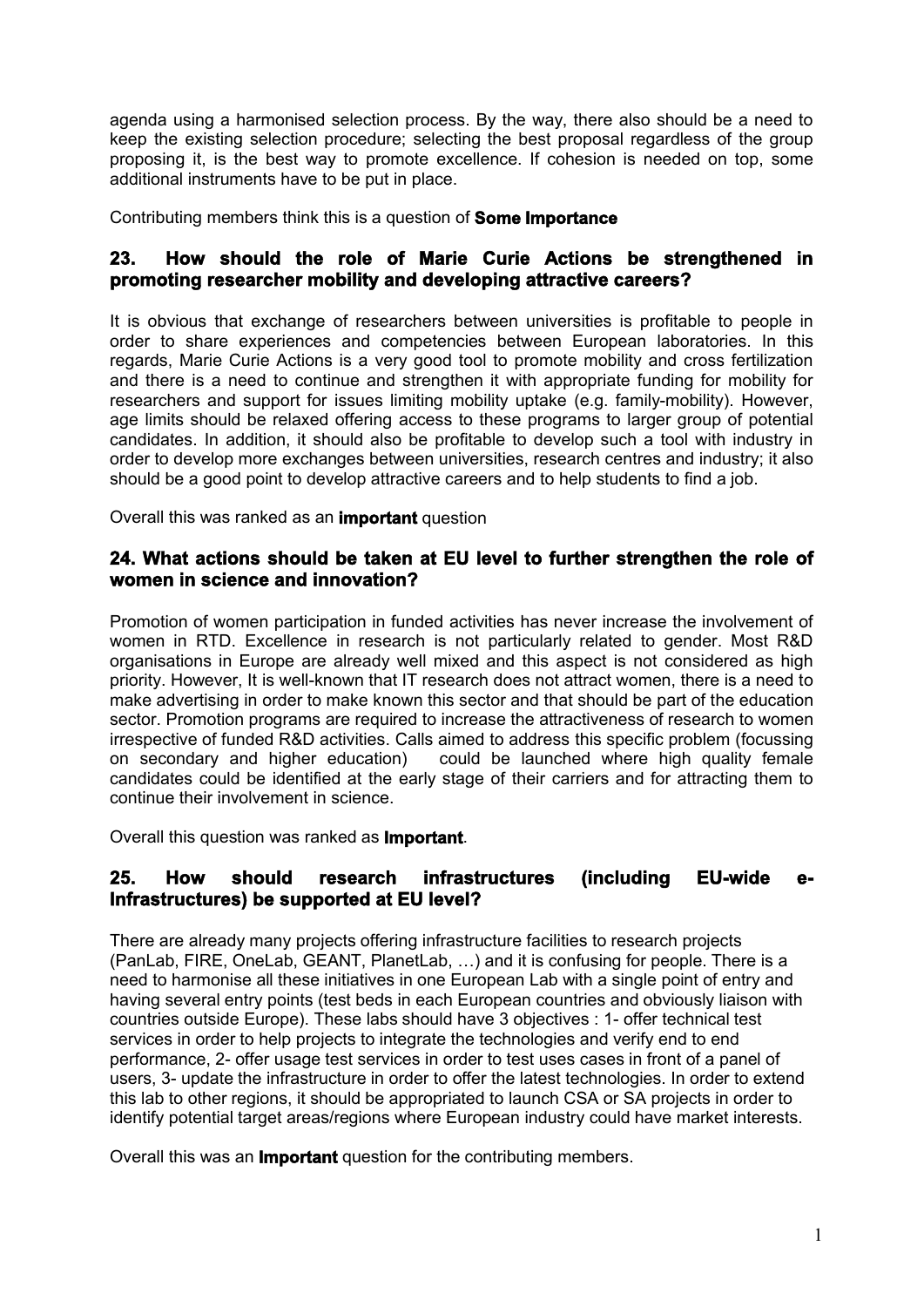## **26. How should international cooperation with non-EU countries be supported e.g. in terms of priority areas of strategic interest, instruments, reciprocity (including on IPR aspects) or cooperation with Member States?**

International cooperation is mandatory as fare as it is one efficient way to disseminate European technologies and to prepare market for European industries. However, the process should be based always on reciprocity. A clear European strategy for international cooperation should be defined, in order to maximize its effectiveness and impact of collaboration, including :

- identification of consistent strategic objectives
- harmonization of national programmes to support R&D efforts, make those national R&D programs more efficient by exploiting synergies
- Measurement of the effectiveness of the collaboration both in the short and long term.

Following aspects should also be taking into account:

- Potential new markets opened by the cooperation.
- Establishing win-win relationships
- Involvement of key players: private industry, public authorities, research institutes, academic community, financial community, civil society, users and consumers from Member States including New Member States and Associate Candidate Countries.
- Promotion of roadmaps for technological cooperation between European and other areas of the world.
- Alignment of strategic research agendas and work programs

In this regards, ETPs should help in that field as fare as they are already establishing strong liaison with non European countries. It is key for the European industry to export their technologies and to compare their vision. It is also a mean to share priorities and to identify common interest in specific projects.

Overall this was ranked as an **Important** question.

#### **27 Which key issues and obstacles concerning the ERA should EU funding instruments seek to overcome, and which should be addressed by other (e.g. legislative) measures?**

There are already many funding tools in Europe but sometimes too much complex. So, there is a need to simplify them and make them more accessible to SMEs which do not have experts bureau in cooperation projects. We all know that SMEs are key in the market development, a specific effort has to be done in order to make European Innovation more efficient. In this field, a specific effort should be made toward content producers which are a key sector if we look to what happen in US. (Facebook, Google, …). There is also a need to set up a pro-innovation legal and regulatory framework (IPR, streamlined adoption of EU standards, pro-innovation state aid rules, consumer policy) in order to have a more comfortable research environment. There is also a need to make standardization more efficient in order to insure interoperability between solutions. For that last point, most of the research projects do not contribute to standardization as they should have to do simply because at the end of the project there is no more man power left to finalise the standard due to incompatible plannings.

This was a **Very Important** question for our members.

#### **Closing questions**